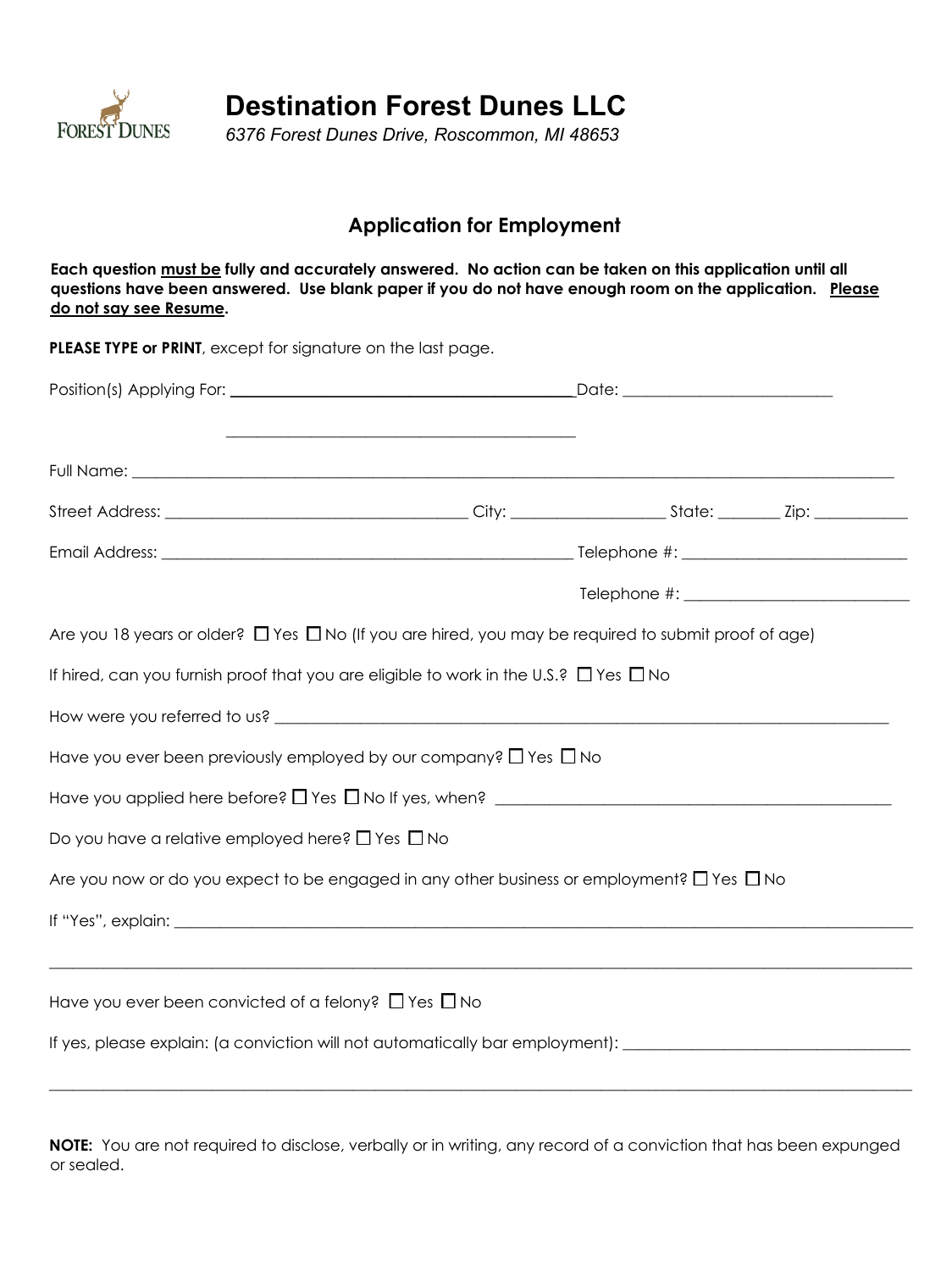## *Employment History:*

List names of employers in consecutive order with present or last employer listed first. Account for all periods of time including military service and any periods of unemployment. If self-employed, give firm name and supply business references. Please give month and year. **Do not use "See Resume"**. Use additional pages if necessary.

| Telephone #: ____________________                         |  |  |  |  |  |
|-----------------------------------------------------------|--|--|--|--|--|
|                                                           |  |  |  |  |  |
| May we contact your current employer? $\Box$ es $\Box$ No |  |  |  |  |  |
|                                                           |  |  |  |  |  |
|                                                           |  |  |  |  |  |
|                                                           |  |  |  |  |  |
|                                                           |  |  |  |  |  |
|                                                           |  |  |  |  |  |
|                                                           |  |  |  |  |  |
|                                                           |  |  |  |  |  |
|                                                           |  |  |  |  |  |
|                                                           |  |  |  |  |  |
|                                                           |  |  |  |  |  |
|                                                           |  |  |  |  |  |
|                                                           |  |  |  |  |  |
|                                                           |  |  |  |  |  |
|                                                           |  |  |  |  |  |
|                                                           |  |  |  |  |  |
|                                                           |  |  |  |  |  |
|                                                           |  |  |  |  |  |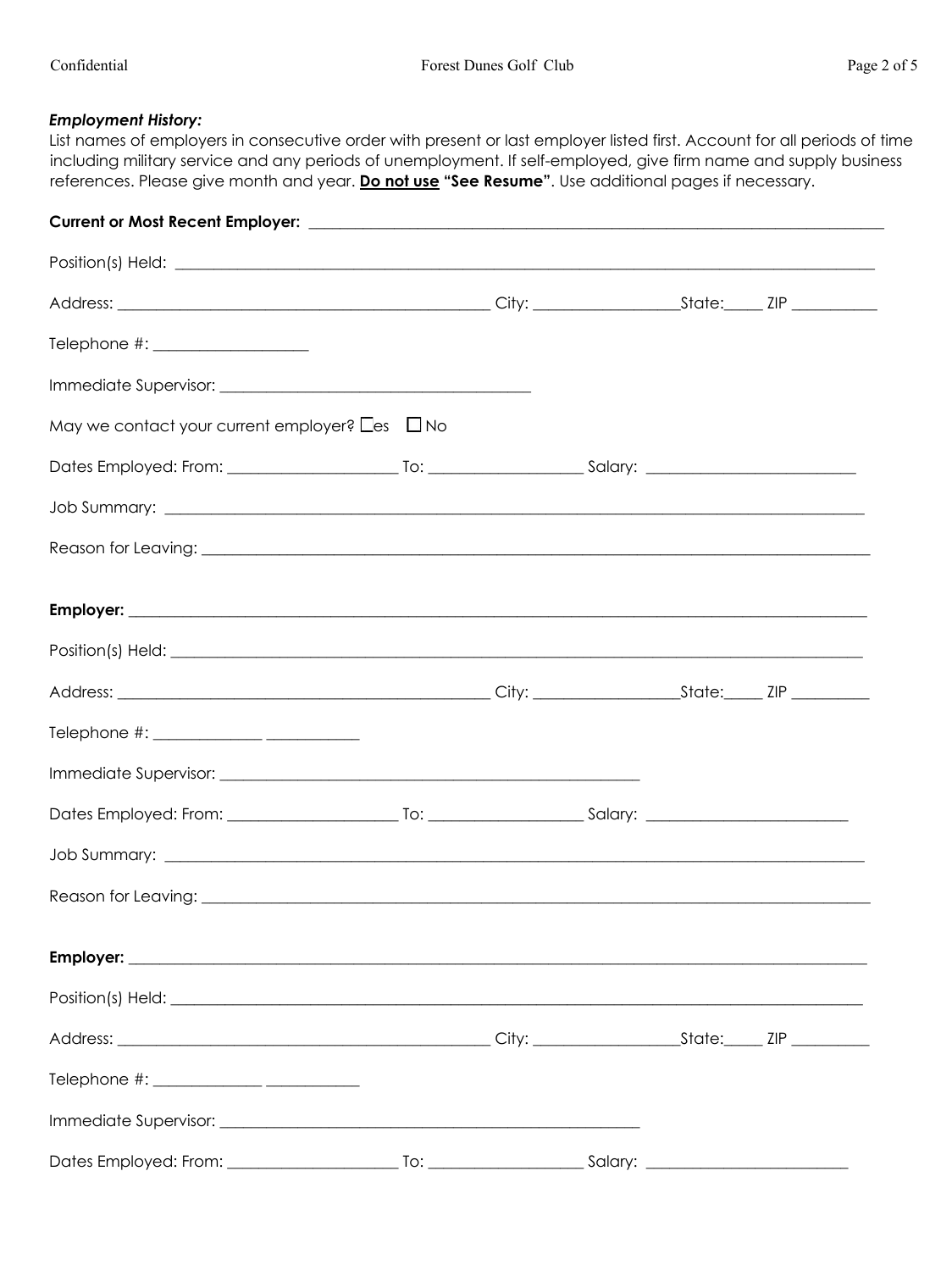| <b>Educational History:</b>                                                                        |
|----------------------------------------------------------------------------------------------------|
| List school name and location, course of study, and any degrees earned. (Do not use "See Resume"). |
|                                                                                                    |
|                                                                                                    |
|                                                                                                    |
| What machines or equipment can you operate that are related to the job for which you are applying? |
| <b>Other Skills and Qualifications:</b>                                                            |
| Summarize any job-related training, skills, licenses, certificates, and/or other qualifications:   |
|                                                                                                    |
|                                                                                                    |
|                                                                                                    |
|                                                                                                    |

List professional, trade, business, or civic activities and offices held. (Exclude labor organizations and memberships that reveal race, color, religion, national origin, sex, age, disability, or other protected status.) \_\_\_\_\_\_\_\_\_\_\_\_\_\_\_\_\_\_\_\_\_\_\_\_\_\_\_\_\_\_\_\_\_\_\_\_\_\_\_\_\_\_\_\_\_\_\_\_\_\_\_\_\_\_\_\_\_\_\_\_\_\_\_\_\_\_\_\_\_\_\_\_\_\_\_\_\_\_\_\_\_\_\_\_\_\_\_\_\_\_\_\_\_\_\_\_\_\_\_\_\_\_\_\_\_\_\_\_\_\_

\_\_\_\_\_\_\_\_\_\_\_\_\_\_\_\_\_\_\_\_\_\_\_\_\_\_\_\_\_\_\_\_\_\_\_\_\_\_\_\_\_\_\_\_\_\_\_\_\_\_\_\_\_\_\_\_\_\_\_\_\_\_\_\_\_\_\_\_\_\_\_\_\_\_\_\_\_\_\_\_\_\_\_\_\_\_\_\_\_\_\_\_\_\_\_\_\_\_\_\_\_\_\_\_\_\_\_\_\_\_

\_\_\_\_\_\_\_\_\_\_\_\_\_\_\_\_\_\_\_\_\_\_\_\_\_\_\_\_\_\_\_\_\_\_\_\_\_\_\_\_\_\_\_\_\_\_\_\_\_\_\_\_\_\_\_\_\_\_\_\_\_\_\_\_\_\_\_\_\_\_\_\_\_\_\_\_\_\_\_\_\_\_\_\_\_\_\_\_\_\_\_\_\_\_\_\_\_\_\_\_\_\_\_\_\_\_\_\_\_\_

\_\_\_\_\_\_\_\_\_\_\_\_\_\_\_\_\_\_\_\_\_\_\_\_\_\_\_\_\_\_\_\_\_\_\_\_\_\_\_\_\_\_\_\_\_\_\_\_\_\_\_\_\_\_\_\_\_\_\_\_\_\_\_\_\_\_\_\_\_\_\_\_\_\_\_\_\_\_\_\_\_\_\_\_\_\_\_\_\_\_\_\_\_\_\_\_\_\_\_\_\_\_\_\_\_\_\_\_\_\_

## *References:*

**List three (3) professional** references with their telephone numbers, years known, and your relationship to them, e.g., supervisor, coworker, etc. Do not include relatives or friends.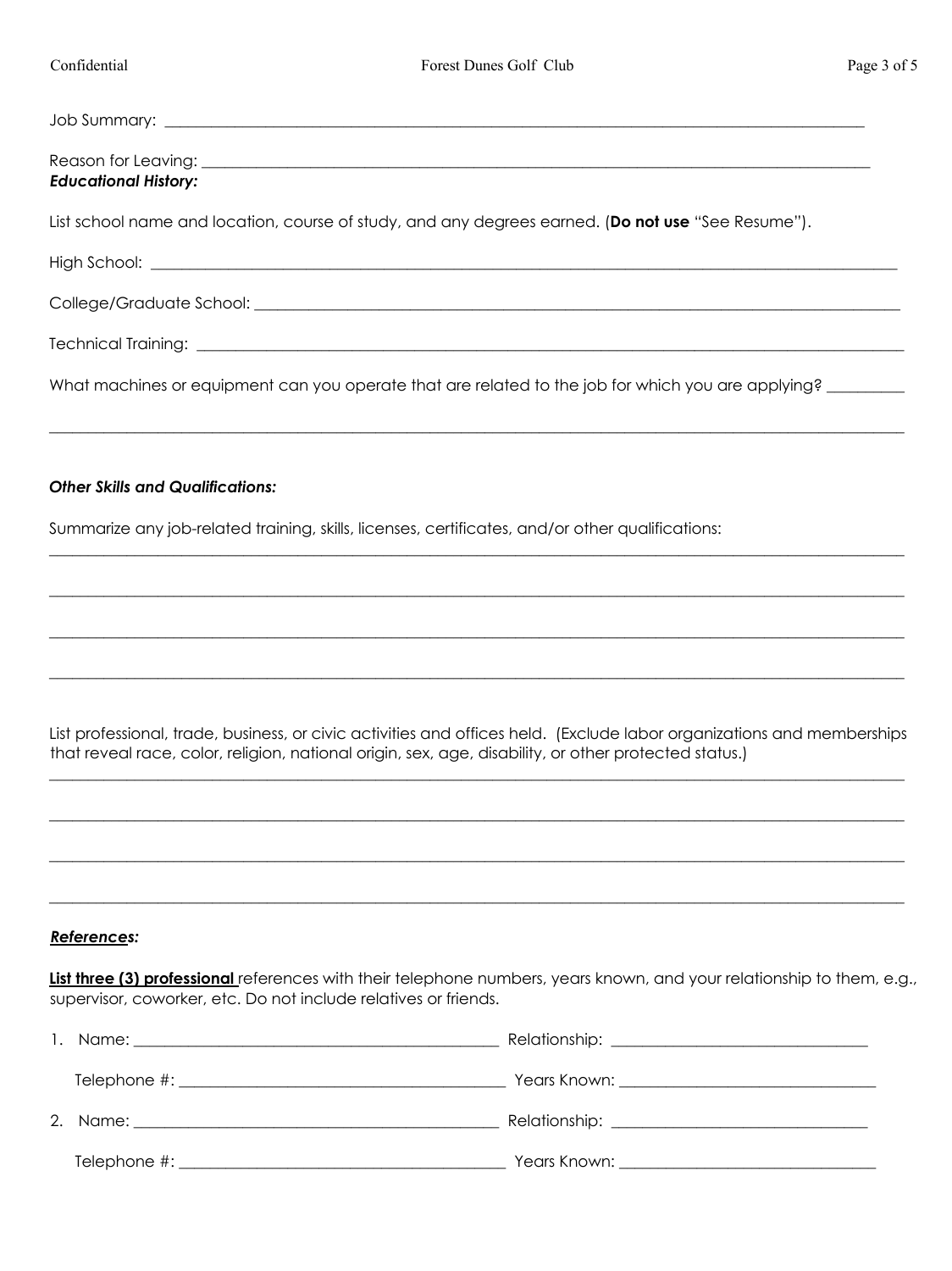| Confidential   | Forest Dunes Golf Club | Page 4 of 5 |
|----------------|------------------------|-------------|
| 3. Name:       | Relationship:          |             |
| Telephone #: _ | Years Known:           |             |

I hereby authorize Destination Forest Dunes LLC to contact and obtain information from any and all previous employers, references, and other institutions as necessary to verify the accuracy of the information I provided herein, including relevant facts and opinions about my work and work habits. I also hereby release from liability Forest Dunes and its representatives for seeking, gathering, and using such information to make employment decisions and all other persons or organizations for providing such information. I expressly authorize any educational institutions that I have attended to provide transcripts and degree status, and I release from liability or responsibility all persons or entities requesting or supplying such information. I further agree that this application and any other paperwork completed by Destination Forest Dunes LLC becomes the property of Destination Forest Dunes LLC.

I understand that any offer of employment is contingent upon successful completion of reference and background screening and drug testing results, and employment may be denied for failure to successfully complete this process.

I understand that any false information, misrepresentation, or material omission made by me on this application will be sufficient cause for cancellation of this application or immediate termination of employment if I am employed, whenever it may be discovered.

If I am employed, I acknowledge that there is no specified length of employment and that this application does not constitute an agreement or contract for employment. Accordingly, either the employer or I can terminate the relationship at will, with or without cause, at any time, so long as there is no violation of applicable federal or state law.

I understand that it is the policy of this company not to refuse to hire or otherwise discriminate against a qualified individual with a disability because of that person's need for reasonable accommodation as required by the ADA.

I also understand that if I am employed, I will be required to provide satisfactory proof of identity and legal work authorization within three days of being hired. Failure to submit such proof within the required time shall result in immediate termination of employment.

I represent and warrant that I have read and fully understand the foregoing, and that I seek employment under these conditions.

| Applicant Signature: |  | "Cupte |
|----------------------|--|--------|
|----------------------|--|--------|